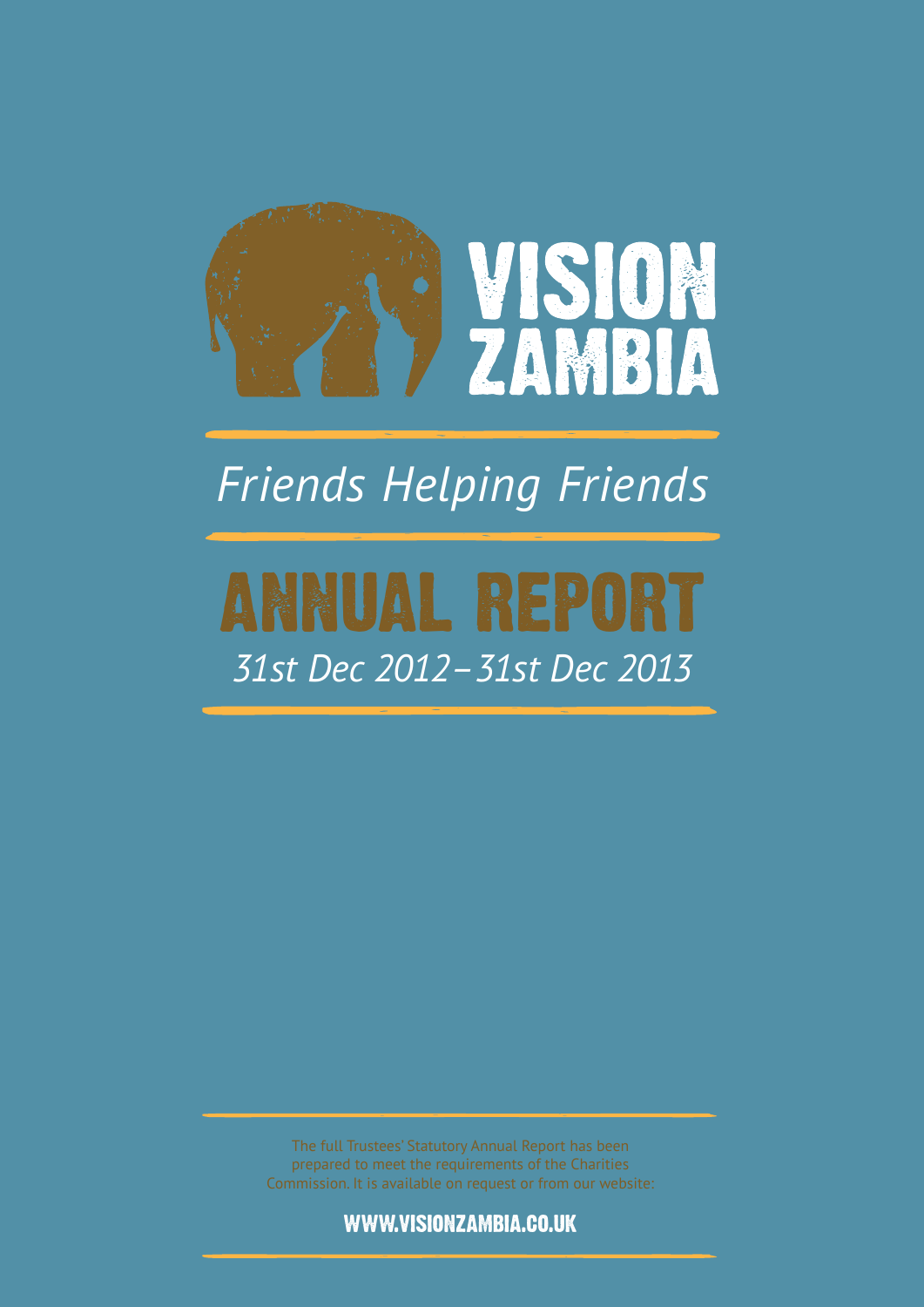**Welcome to the second VisionZambia annual report celebrating our work in the year 2013 and looking forward to 2014. We would like to take this opportunity to thank our supporters and donors and also recognise the dedicated work of our trustees.** 





### STATEMENT FROM THE CHAIRPERSON

**It is a pleasure to present this second annual report for VisionZambia. Part of our purpose in this life is to build effective relationships with others, and your friendship and support for the community of Linda Compound near Lusaka gives hope and joy to the people there.** 

Our aim at VisionZambia is to identify practical, sustainable and achievable solutions to some of the problems that exist in Linda Compound, and to help implement them to the best of our ability. We know that the challenges in Africa are enormous; however by working with one community we believe it is possible to make a difference, as this story reminds us:

*"One day after a severe storm the beach was covered with millions of star fish that had been swept up onto the beach. In amongst the star fish was a little boy who was busy throwing them back into the ocean. When asked what was the point as he was unlikely to make a difference, the little boy bent down and picked up another star fish and threw it back into the waves then said, "it made a difference to that one."+*

We know that change is not achieved by throwing money at it, as the past has proven. Change comes through understanding what is needed and finding a sustainable solution so that changes can occur from within the community, allowing them in the long term to meet their own needs.

During this year of 2012 – 2013 we continued to work with the Mother of Mary Hospice, Light of Hope Clinic, and Linda Open Community School. We also collaborated on a new water system with the committee of Zone 8, so that clean drinking water is more readily available for another substantial section of the population of 35,000 within Linda.

An original and popular initiative this year was the collection of nearly 2000 bras donated by women in the UK, Europe and the USA. This treasure trove filling at least 7 suitcases has yielded funds for Linda Women's Association, which supports income generating activities such as chicken rearing, and projects for better feminine hygiene.

With our heartfelt thanks for all of your support and encouragement,

Dear Allen

*Friends Helping Friends*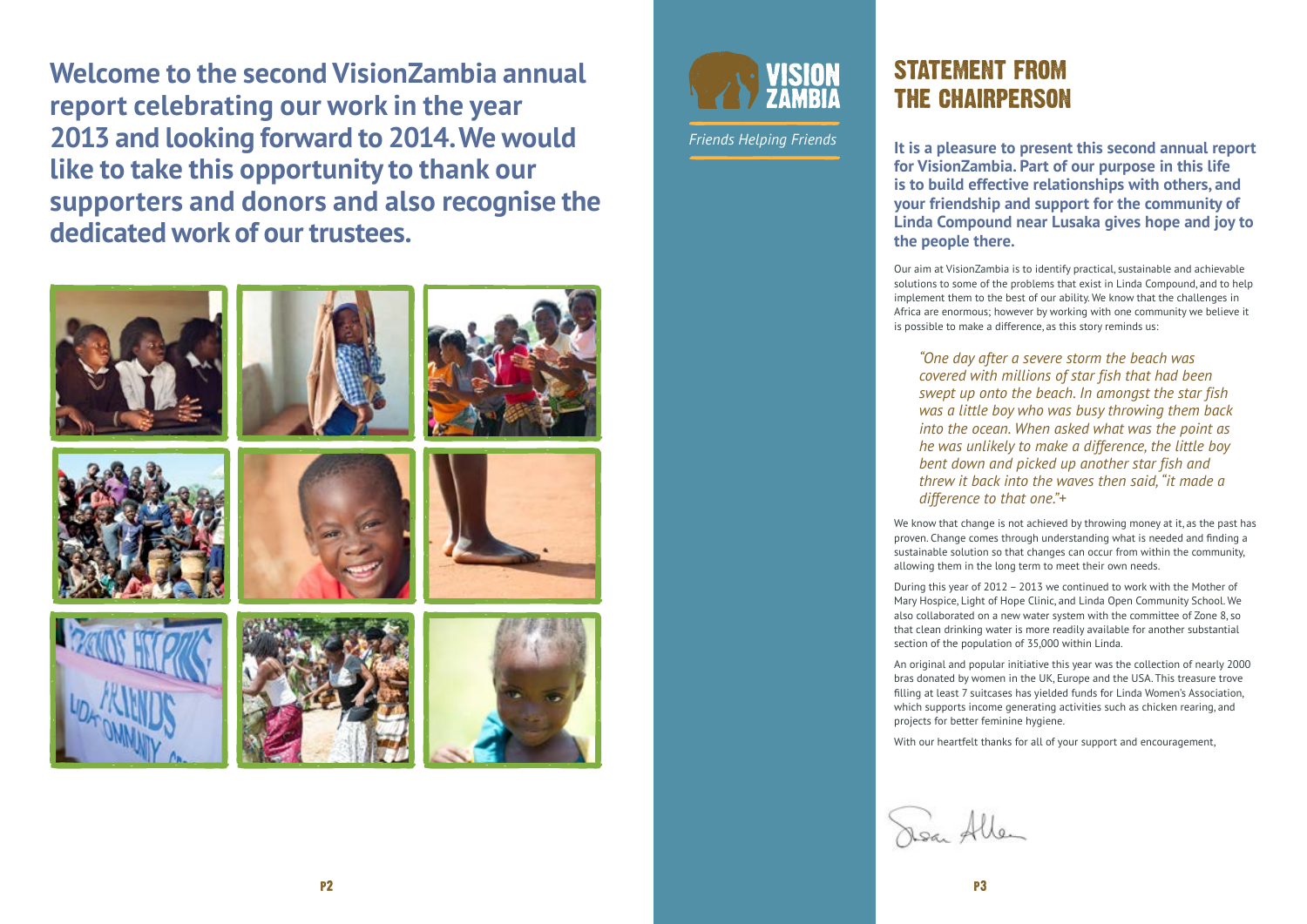I was born in London and lived in Sri

Lanka and Washington DC during my childhood when not in London, which set the scene for my interest in the wider world. Looking back a second major strand for me has been education both as a student and as a teacher of History, Yoga and Psychology of Vision.

After a career in educational publishing and teaching in a secondary school, I am now a trainer with Psychology of Vision. I teach in Europe and the Far East as well as the UK, which I enjoy greatly.

My father was always involved in International Development as an economist and for me VisionZambia is a great opportunity to be part of my father's experience. I love visiting Zambia and renewing the friendships we have made over the years in Linda compound and within the VisionZambia team. I hope to continue my involvement for a long time to come.

When I visit Linda I recognise the massive need of the community and my passion draws me to the Linda Community School and to the women's groups; I find these so inspiring, so genuine and so hopeful that it feeds my soul and so I feel it is a worthy exchange for everything I do for VisionZambia.

### Introduction to VisionZambia trustees

#### Susan Allen (Chairperson)



My involvement with VisionZambia came

about after attending a life changing workshop (Psychology of Vision) some 10 years ago and hearing of the plight of the Linda community. Without basic equipment in the hospice and most disturbing of all, using water from diseased, shallow wells. I felt the least I could do was join forces with friends and help raise funds to help supply the hospice and maybe help the community dig a 'fresh' water well…. Well, that dinner in Forest Row is now history and here I am.

I was born in Kingston Jamaica, and now live in Kingston-upon-Thames, with Mike and our two boys Harrison and Stefan. My mother and I travelled to the UK (as did many Jamaicans) in the early 60's.

My early years were spent in the beautiful county of Gloucestershire, but before long, like most teenagers I was keen to head west to the bright lights of London, and choose to study Nursing just outside, in Kingston… I qualified as a Registered nurse in 1982 and went

on to work in Pediatrics then chose to specialise in Cardio-Thoracics.

However, I still had a nagging childhood dream to become an Air Stewardess. So, starting with British Caledonian followed by British Airways I spent 14 years enjoying travelling the world, engaging with many new and exciting cultures including many trips to Africa.

During these years I was able to study and experience many naturopathic therapies with the time 'down route' allowing me to complete my studies, especially, I remember the occasions of being wide awake through the night in Japan with just CNN to keep me company! My hobby and passion soon became a business, which I now practice around family life and trips to Zambia.

I look forward to and enjoy the team visits to Linda, especially meeting with the women's groups, working together supporting, empowering and making life a little more comfortable for the whole community.

#### Patricia Campbell–Parker



I was born in the UK and have spent most of my life in the south London area working in the construction industry and running my own building company.

I was asked by my wife Patricia, who was already involved with VisionZambia to take a look at a fresh water project VisionZambia wanted to undertake,

I helped with this and have worked with VisionZambia ever since. I find the work very rewarding, and enjoy the contacts we have made over the years.

I am a farmer's wife and personal development trainer and live in Wiltshire, UK. I am 54 years old and was educated in the UK. I have been involved since the idea of VisionZambia first came about. I was invited out to deliver a personal development training in Lusaka with the company I work for, The Psychology of Vision, and saw the impact this training made on its 93 Zambian participants and decided that I wanted to commit to delivering workshops in Zambia as part of my life's work. To help local Zambians cope with their everyday lives and have a brighter outlook on life in general was my original goal.

During this trip I also visited an AIDs hospice in Chilanga and Linda compound and it was after these visits that I realised that there could be a much

larger vision for helping many different projects and groups of people in the Lusaka area. With the team of people we had to volunteer in the UK, and our ability to fundraise, I knew it would be possible to start a focussed and successful form of support.

With a nursing background I am always drawn to help in the general health of people and with my training in psychology I am interested in people and how to improve their psychological well being. I also deliver trainings worldwide and fundraise to support our work in Zambia. There have been generous donations from many participants at these events. It is great to meet the challenge of the work we do, make a difference, and see it happening for those we are committed to helping in Zambia.

#### Mike Parker



#### Julie Wookey



Every visit I make to Zambia feels like going home because I was born in Kenya. I just love everything about it, the sunsets and the sunrises, the rivers, the animals, and the energy of this unique place. I feel so privileged to be able to help and to be welcomed into the heart of the community.

It is a source of joy to see how Linda has changed over the years, to see the area grow in health, education and community. I am always so spellbound by the resilience of the people in

Linda and their ability to find joy and gratitude in so little. They are a lesson to us all in the West.

For the past 25 years I have been involved with Psychology of Vision and it was through this work that I went back to Africa. While doing seminars around the world I have been able to ask participants for help and donations. People have given generously and we always remind them that the people of Linda are so grateful not just for the donations but also that others in many

#### Jeff Allen

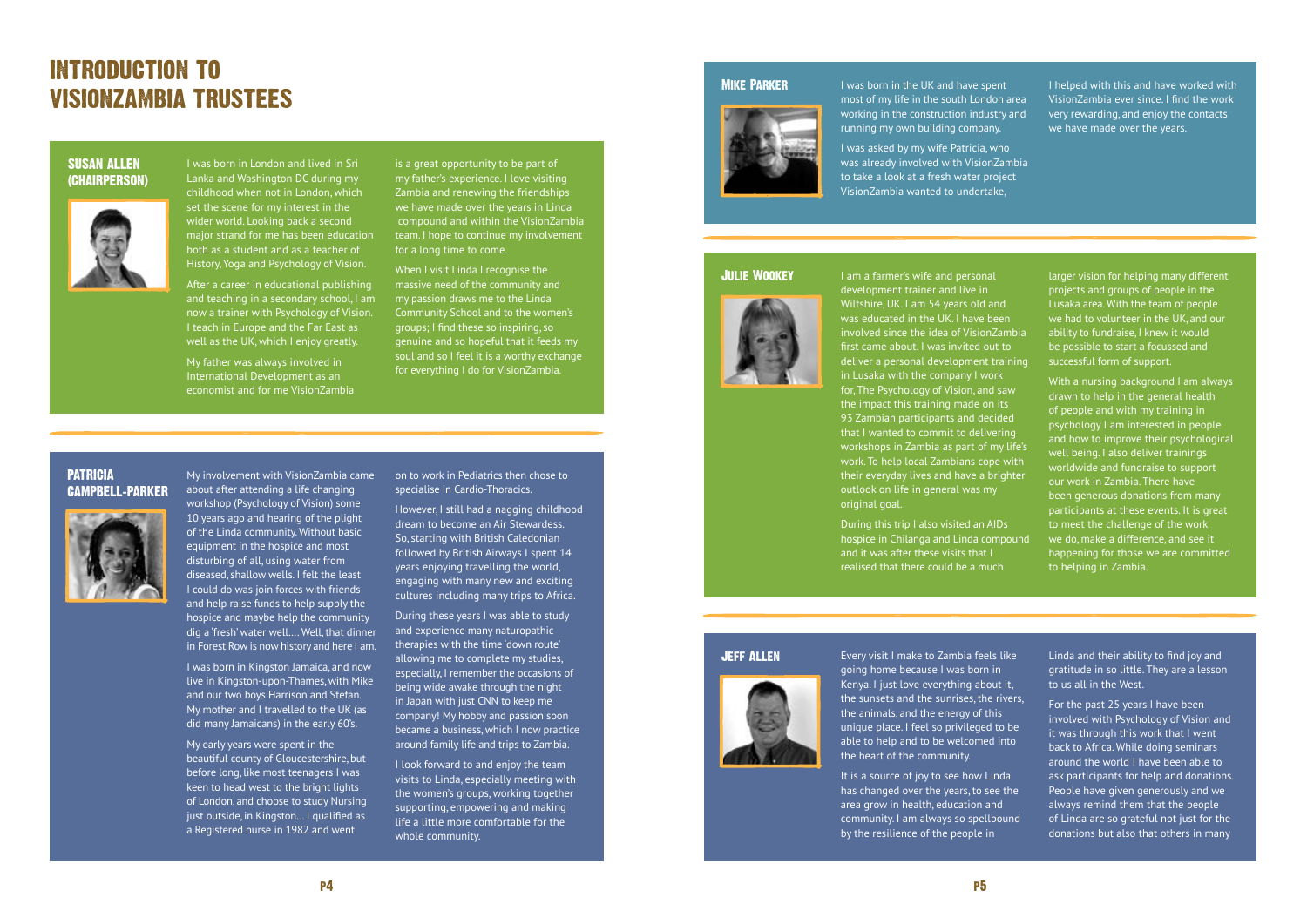My relationship with VisionAfrica, now VisionZambia, started at its conception. I had spent several years with my husband Noble pursuing our dream to own our own business. Using Noble's amazing skills and my 'Girl Friday' talents we formed our own company called Autoworld Limited, which today keeps Zambia moving!

When Psychology of Vision started visiting Zambia in the late 1990s I was asked to find a worthwhile project for VisionAfrica. From that request was born the project to bring clean water to the 35,000 inhabitants of Linda Compound resulting in a profound drop in deaths from diseases born from dirty water. The fund VisionAfrica was born, which has now grown into a charity called VisionZambia.

In the years since then a wonderful journey of friendship, community,

empowerment and a huge learning carve has evolved. There have also been challenges tinged with frustration, delays, misunderstanding which all fades when one of numerous projects is either completed or has grown.

I have been described by many as a 'Jill of many trades!' I am very proud that from my enrollment in the 'University of Life' I have been blessed to collect a basket full of skills, serving me well with all the projects to which I have committed myself. These skills range from fundraiser/builder/negotiator/ taxi driver/care provider/tough Mum. Together with the extraordinary generosity of Autoworld Limited, we have accomplished what we believed to be impossible. I am a committed trustee of the Mother of Mercy Hospice Trust and a trustee of VisionZambia

The journey continues.

#### Cossie Findlay



countries around the world know of them and are willing to support them in I would want more to be part of. To be any way that they can. It fulfils our motto, in relationship with people who live in which is also a Psychology of Vision motto of 'Friends Helping Friends'.

I continue to want to do all I can to be part of this journey and while I might

falter at times I cannot think of anything a world of such extremes appeals to me now as it did in my childhood, for Africa is a very special place.

#### Jeff Allen (CONTINUED)

#### **Local Zambian champions and a team in the UK set up VisionZambia in 2001 with the aim of bridging two communities in partnership for the betterment of both. In 2012 VisionZambia began the process of registering as a charity.**

### Our Story so Far

#### Our Principles:

- the advancement of education and training
- the relief of poverty through income generating activities which are self-sustaining
- the preservation and protection of health.
- VisionZambia was founded on the principles of Psychology of Vision. Many of our members and supporters are part of this community. Therefore we are committed to the following principles:
- Partnership and success When we are in partnership with others we are naturally successful because the dynamics of partnership, which are bonding, intimacy and balance, are also the dynamics of success.
- Effective communication The key to change and transformation is communication and transparency and we are committed to become more and more effective in all our communications with beneficiaries, donors and partners.
- Equality If we do not consider ourselves and others as equals we fall into the trap of sacrifice, which many of us hide by going independent and therefore creating co-dependency. There can only be love and sharing and support between equals.
- Integrity We value integrity, recognising its importance to us as individuals and as groups, because it is through being honest in every aspect of our lives that we discover our true nature, and the true nature of others.
- Service Our contribution to bettering humanity is an important aspect of everyone's purpose. Service requires giving unconditionally.

#### What we do:

- VisionZambia is a UK based charity that fundraises in the UK, Europe, Canada and the Far East. Our fundraising avenues so far have been individual donations and collections at group workshops with the Psychology of Vision community.
- Moving forward we would like to continue with these two funding sources and additionally apply for funding from trusts and grants for our work with Linda Compound. The UK team will work to facilitate fundraising from our supporting community.

VisionZambia is dedicated to working with communities in Zambia to assist them in creating their own development. At present we work with a community called Linda Compound, situated 20km South of Lusaka. Approximately 35,000 people live in Linda and are challenged by a lack of basic services including health care, education and access to water and sanitation.

In addition to that HIV is pervasive in this part of Africa and many children are orphaned at a young age or cared for by their elderly grandparents.

VisionZambia believes that it is important that our UK community is in partnership with the Linda community, stimulating learning on both sides and bridging for the betterment of both.

#### Our Mission:

VisionZambia is committed to building ongoing relationships with communities in Zambia and from these relationships answering the calls for help especially in regard to our charitable objectives that include:

#### Our Vision:

VisionZambia believes it is important to contribute our energies to ensuring communities in Zambia enjoy success and equality, achieving their own aspirations and rediscovering the richness of their ancestral and cultural past.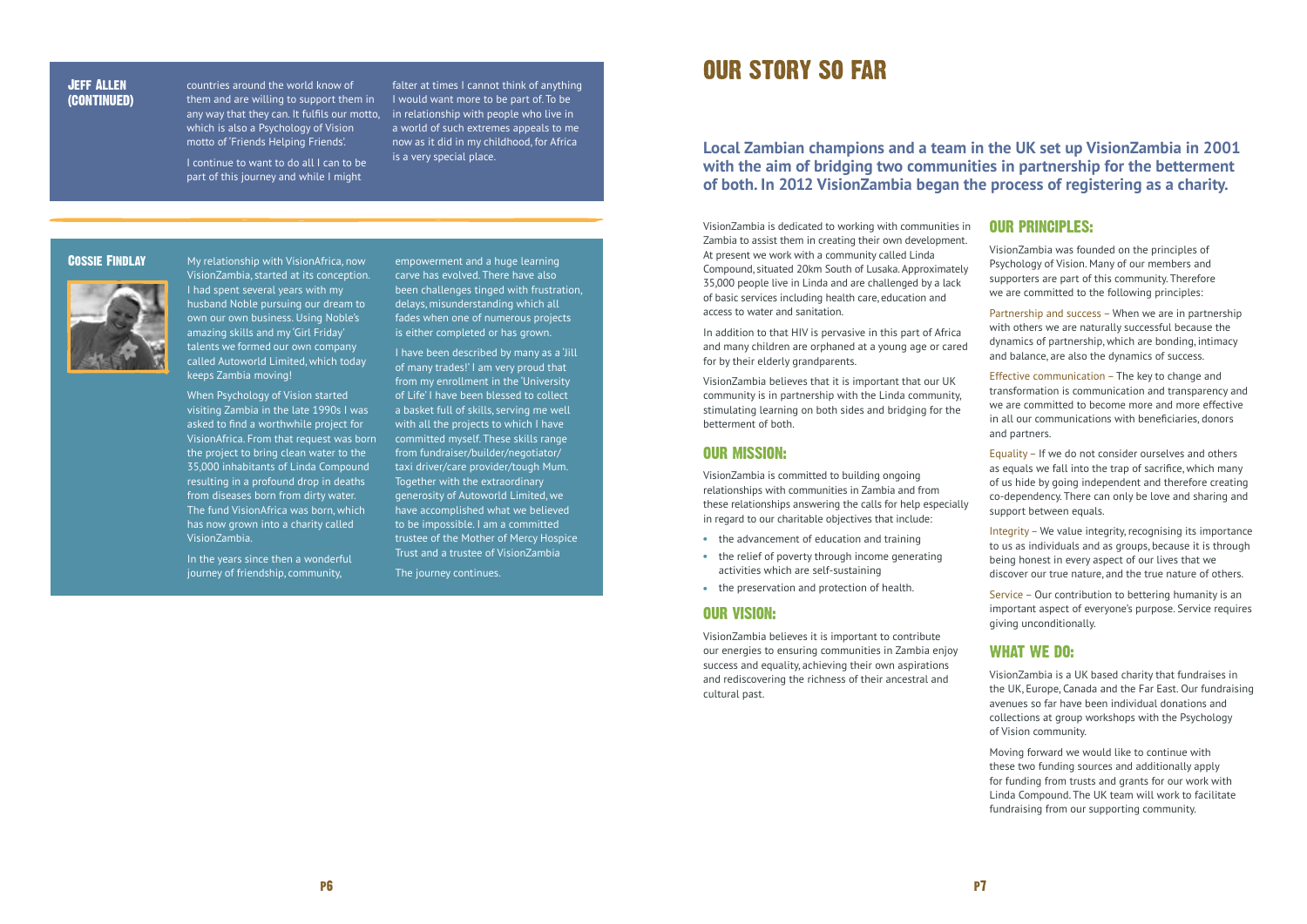**The work that VisionZambia supports couldn't be achieved without our partners in Linda Community. These are the organisations that VisionZambia builds relationships with in order to support the wider community in Linda.** 

### Working with our partners

#### Friends Helping Friends Community Centre



The Friends Helping Friends Community Centre (FHFCC) was completed and handed over to the Friends Helping Friends Community Centre Committee (FHFCCC) in the middle of July 2013. The FHFCCC is made up of three representatives of the Linda Open Community School and three representatives of the Linda Womens' Association.

The FHFCC is a large structure situated on community land, which can be used by both institutions for events, activities, community development and financial income.

VisionZambia representatives sit on the board of the FHFCCC and act as partners when needed.

 We would like to continue to build and equip the FHFCC so that it can be used by the community to raise funds for community projects. We would also like to work with the FHFCCC to ensure that funds that are made from the use of the hall are put towards the maintenance of the facility. This will ensure that the hall can run well for years to come and can cultivate an attitude of responsibility and sustainability in the community.

#### Linda Women's **ASSOCIATION**



#### Linda Open Community School



Linda Open Community School was managed by Headmaster Reverend Meman Mwandila in 2013. There are more than 1,860 children at the school which is part of ZOCS, the Zambia Open Community Schools network.

The function of a community school is to support the children who cannot go to local government schools for economic or social reasons. This means that the school has a higher than average population of vulnerable students at 750 with 400 double orphans. Double orphans are those children who have lost both of their parents at a young age, typically due to HIV/Aids.

VisionZambia has been supporting the school with teachers' salaries, books, resources and buildings for the last 9 years. More recently we have been focusing on income generating activities. These include a hammer mill, an Internet café and the use of a community centre.

VisionZambia committed to paying a proportion of the teachers' salaries in 2013. VisionZambia would like to support the school through the Friends Helping Friends Community Centre, assisting the management committee to manage the building responsibly and generate income for the school.

The Linda Women's Association (LWA) is an umbrella body of inspiring women who represent different groups in Linda. The women's groups are typically made up of 15-25 people engaged in income generating activities including herb growing, farming, pottery, knitting, arts and crafts and selling goods. The groups regularly save money that they reinvest.

#### Salaula group

Salaula is a group of 18 women who live in Linda. They are one of four groups in total at the moment who make up the Linda Womens Association. Salaula to sell for a profit. They charge each member 19KW Catherine Sakala, a member of the group said:

*From the money raised from the bras that have been donated by*<br>Visian Zambia we have not we a *bras that have been donated by VisionZambia we have set up a second hand stall in Lusaka and made enough money to set up a revolving fund of loans to the*  women in Linda. **>>**<br>"

VisionZambia has been collecting used bras from women in the UK, Europe and USA who have been benefitted the women of Linda.



In 2013 VisionZambia collected over 2,000 bras from the UK and USA which were donated to the LWA. They were sold to the local community ensuring a supply of high quality bras and made more than £260 for the women to deliver their community projects.

The LWA will use the FHFCC as a place to engage in their income-generating activities and receive training. They look forward to growing to incorporate other women and sharing their time and experiences. With their profits the LWA aims to support their families and also the wider community especially the vulnerable children and elderly people with care, nutrition and activities.

VisionZambia is excited about working with the LWA and would like to continue to support these entrepreneurial women with their activities. Additionally VisionZambia is looking forward to helping the women with micro-loans and assistance with their business ventures. We hope that in 2014 we can work with members of the LWA on agriculture and water cleaning solutions.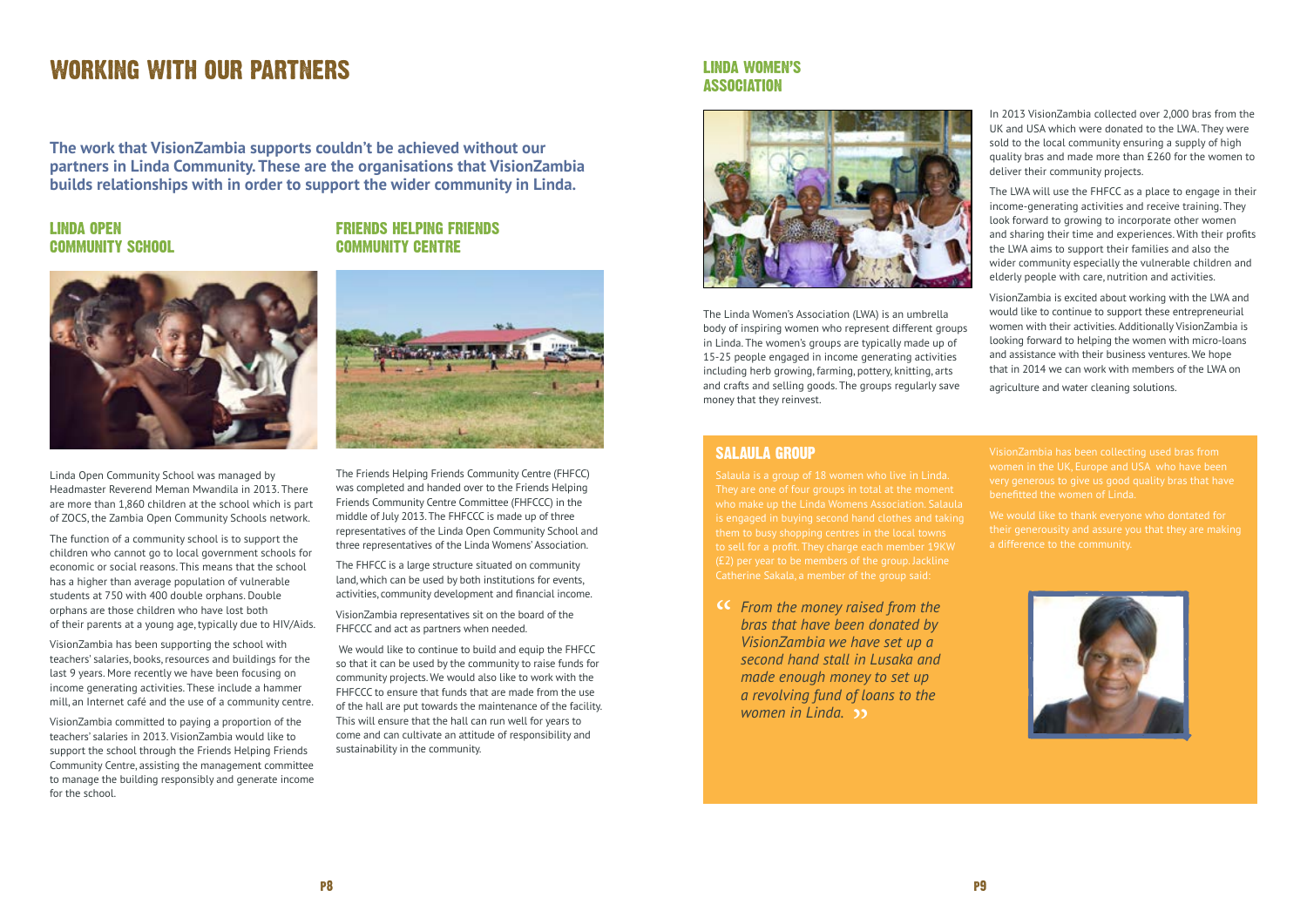#### The Light of Hope Health Clinic



John Shawar is a light of hope in the community and he runs the Light of Hope Clinic. For over eight years we have provided his clinic in the heart of Linda compound with drugs and protein supplements that he can distribute to the sick and to ensure that children under five are nourished.

 John has a number of committed volunteers at his organisation and uses them to deliver health information to the community through workshops. John provides care, nourishment and information to those who are diagnosed with HIV.



#### Support for girls and boys football teams

The Light of Hope Health Clinic also supports young girls and boys with their sports recreation in the compound because of support from VisionZambia. The clinic manage a male and female football team which both play in a local league.

The male football team was supported by VisionZambia in 2012 and 2013. The female football team started in 2013. This motivates, encourages and activates the young people keeping them away from drink, drugs and gangs.

#### Twigwilinzane Pay it Forward scheme



Three women have been working on a Pay it Forward Scheme for 6 years. The women buy a family a rabbit, chicken or goat and the families raise the animal. When it has babies the family gives one of their new animals to a similar family and in this way the scheme goes on and helps families one by one. This project has helped 75 families so far and continues to grow. VisionZambia supports this group with seed capital and ongoing support.

#### The Mother of Mercy Hospice, Chilanga

*I joined Light of Hope soccer team*<br> *in 2010. Before I joined I used to in 2010. Before I joined I used to play around with boys and get into drinking and smoking but from the time that I joined my life has changed and the lives of* 



*I love playing football. Thank you to VisionZambia for supporting*  us. **" ??** 



**CC** My name is teacher Fredrick<br>Banda. I teach maths to three *Banda. I teach maths to three classes of 62-68 pupils. Me and my pupils have been very happy that we now have a community hall near the school.* 

The Mother Of Mercy Hospice was closed for two years due to a lack of national funding. The government were not willing to financially support the hospice which was the only palliative care for miles. VisionZambia has supported the outpatient clinic at the Mother of Mercy Hospice by paying salaries and buying drugs. This outpatient service supports over 2,000 sick people in the community with ARV treatment which could not function without the support of VisionZamabia.

*Thank you to VisionZambia for working with us to support the*  students at Linda school. 22



In the beginning of 2013 The Mother of Mercy Hospice was awarded funding from an institute in Italy and managed to reopen it's two residential wards. This is fantastic news for the hospice and the wider community.

#### our girls are playing football

The linda girls football team is doing very well in their league. In total they are 28 girls, who are vulnerable at their young age to falling into drinking, drugs and early pregnancy.

The football training sessions and games provides them with something to work towards. For those that are not in school Light of Hope are providing them with personal tutoring sessions to try and get them back into education. The girls, supported through VisionZambia, tell us that they love playing football and now that they have their kits and more training sessions they are better prepared for their league.

Josephine, 19 says

*my friends around me. Now we have something to do and we meet regularly as a team and support each other.* 

#### Fredrick Banda

*In October my pupils wrote their exams in the hall. The hall is big so our students were really comfortable. Also because it has good circulation it was really cool in the summer heat.* 

*The pupils have all done really well in their exams with most* 

*students passing and going on to the next year. I am really proud of them all.*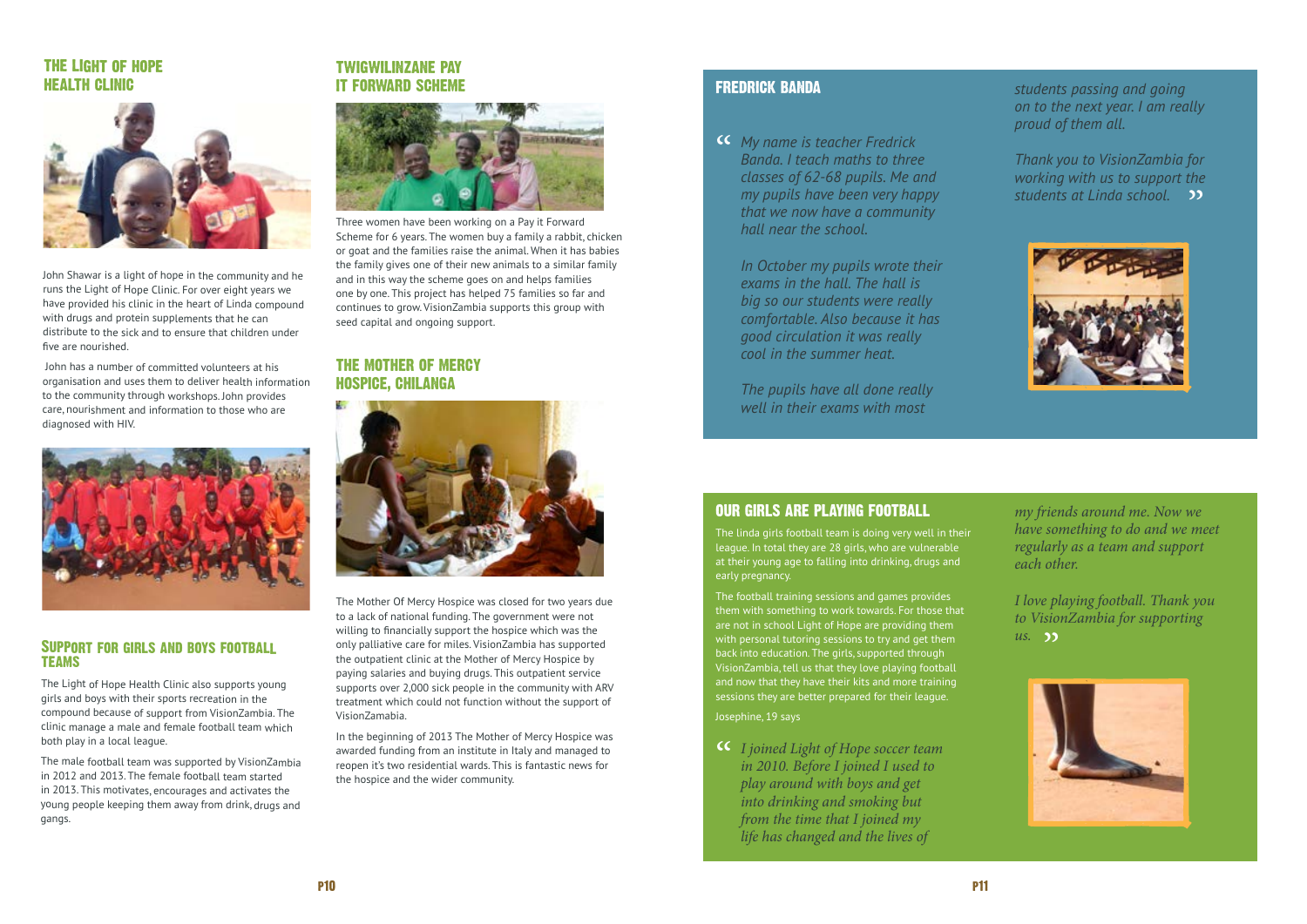### Old partnerships

### Corporate partnerships

### Structure, governance and management

#### About us

VisionZambia has one part time member of staff who acts as the UK Project Manager and six trustees. VisionZambia's registered address is in Wiltshire because the founding organisation of VisionZambia, VisionWorks Life Skills Ltd, is registered in Wiltshire at the same address.

Five trustees of VisionZambia live in the UK and one in Zambia. We have a strong focus on our accountability and that of our partner organisations.

A representative of VisionZambia visits our partners in Linda Compound three times a year as close as possible to January, May and September. These visits are to gain information from our partners about the progress of their projects and the effects on the wider community. VisionZambia also collects new funding requests at this time. Partners must deliver accounts on the monies provided before new finance can be distributed.

In 2014 to increase our accountability and transparency VisionZambia will investigate signing up to quality assurance programmes such as PQASSO and joining professional bodies including The Fundraising Standards Board and Bond.

When VisionZambia trustees visit Zambia they donate their time but their expenses are paid by the charity.

After the visits the VisionZambia team and trustees meet in the UK to communicate about the situations with our partners in Linda and agree upon our current projects and future funding plans. We put our relationships with our partners at the core of our activities and place a high value on engaging, communicating and spending time with them.

#### In 2012–2013 VisionZambia:

- Built the Friends Helping Friends Community Centre for the Linda Women's Association and Linda Open Community School
- Delivered heps to combat hunger
- Delivered basic medicines to The Light of Hope Clinic
- Contributed to the salaries for the hospice ensuring hundreds of people could get treatment for HIV.
- Supported women's groups to raise funds for loans and to fund their own businesses.
- Supported the boys and girls football team for the year
- Contibuted to teachers salaries for Linda Open Community School
- Built a water system for 25,000 people in Zone 8 for water and agriculture
- Created a new VisionZambia website
- Commissioned three videos for VisionZambia about Water, Education and Women
- Had some professional photographs taken to use in communication materials

## Review of 2012-2013

#### Linda Water Enterprise

When we first started working in Linda there was a very poor water supply in the community. People fetched their water from shallow wells and occassionaly contracted cholera.

Our first joint project with Linda Water Enterprise was to supply a more powerful borehole pump for the single borehole existing at the time. We overhauled the storage tanks and upgraded the control valves. By the end of 2003 the system became more robust and consistent, and was able to deliver clean water to many more people.



In 2006 VisionZambia and Linda Water Enterprise embarked on a more ambitious expansion, drilling a second borehole and installing three 10,000 litre storage tanks. This fed water to a whole new area of Linda Compound, including a number of standpipes in Zone 4b, the most isolated area of Linda.

In 2009 VisionZambia drilled a third borehole at Nagatingi which completed the coverage of the majority of Linda compound. Our donors enabled us to supply the borehole, pumps, tanks, and standpipes, plus the electricity supply needed.

By the end of 2012, Linda Water Enterprise was being slowly incorporated into Lusaka Water and Sewerage, the municipal authority. It is getting recognition and municipal support for maintaining the infrastructure and therefore entering a new phase in its development.

#### Autoworld



Autoworld is a socially responsible Zambian auto parts company which has supported VisionZambia from its inception. We are very honored and proud to be affiliated with this accomplished and high profile company and we look forward to establishing more projects with them in the future.

#### Zone 8 water



In 2013 VisionZambia paid for two boreholes and water pumps for the community of Zone 8, the last remaining area of Linda without access to water. Hundreds of people in Zone 8 have struggled to gain access to water but now they have enough to grow vegetables for their consumption as well as to sell to the wider community.

This increases the nutritional intake for the community and also raises much needed income for families living on the breadline.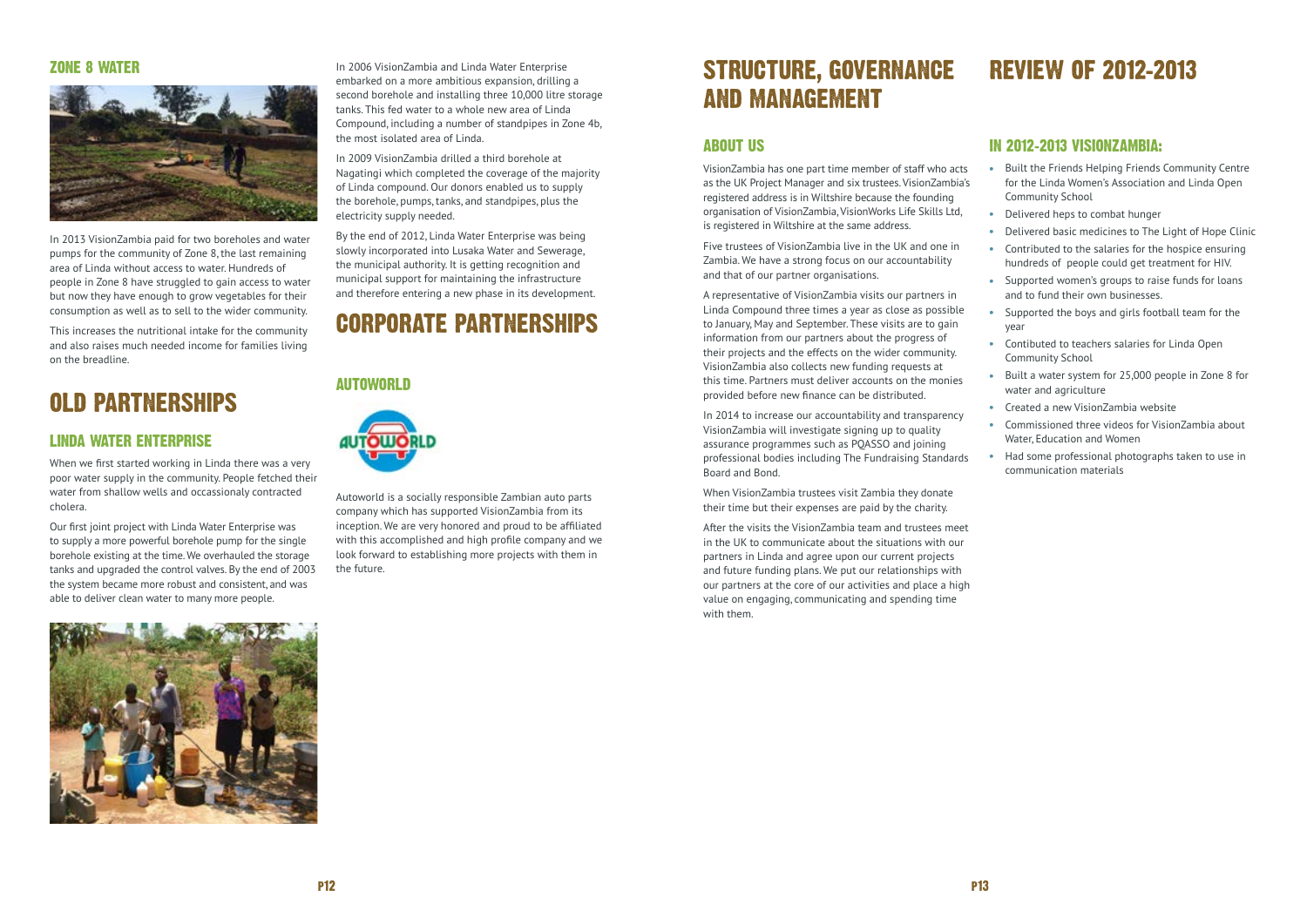#### **VisionZambia is excited about the next five years. We have funding that can dramatically impact the lives of the people in the Linda compound.**

During 2013 VisionZambia focused on making VisionZambia more accountable, we registered with the Charity Commission and then through updating our website and media. This is expected to continue into 2014.

The trustees and employees are passionate about ensuring we are responsible and accountabile to our donors and want to ensure donations are used effectively.

#### To complete our aims we have five key areas of development:

- **1.** To support and encourage the LWA to grow and develop in a sustainable way for the benefit of the wider community
- **2.** To increase our provision of basic health care
- **3.** To support the advancement of education for the most vulnerable students
- **4.** To work to enable income generating projects to be profitable and sustainable
- **5.** To support agricultural progress through renewable sources and to engage in further projects that ensure water security.

### Looking forward – Our five year plan

#### For our work in the UK we also have five key strategic goals. These include:

- **1.** Building our supporter base in the UK and Europe to drive individual donations that are supported by gift aid
- **2.** Increasing our accountability and transparency to donors and beneficiaries
- **3.** Creating partnerships for beneficial development in Zambia
- **4.** Gaining baseline data in order to measure our impact in Linda Compound and developing key performance indicators to measure our progress
- **5.** Maintaining constant communication with our beneficiaries and friends in Zambia.



*Friends Helping Friends* 

### Financial Review

#### **Overview of income and expenditure from 31st December 2011 to 31st of December 2012**





#### **Overview of income and expenditure from 31st December 2012 to 31st of December 2013**



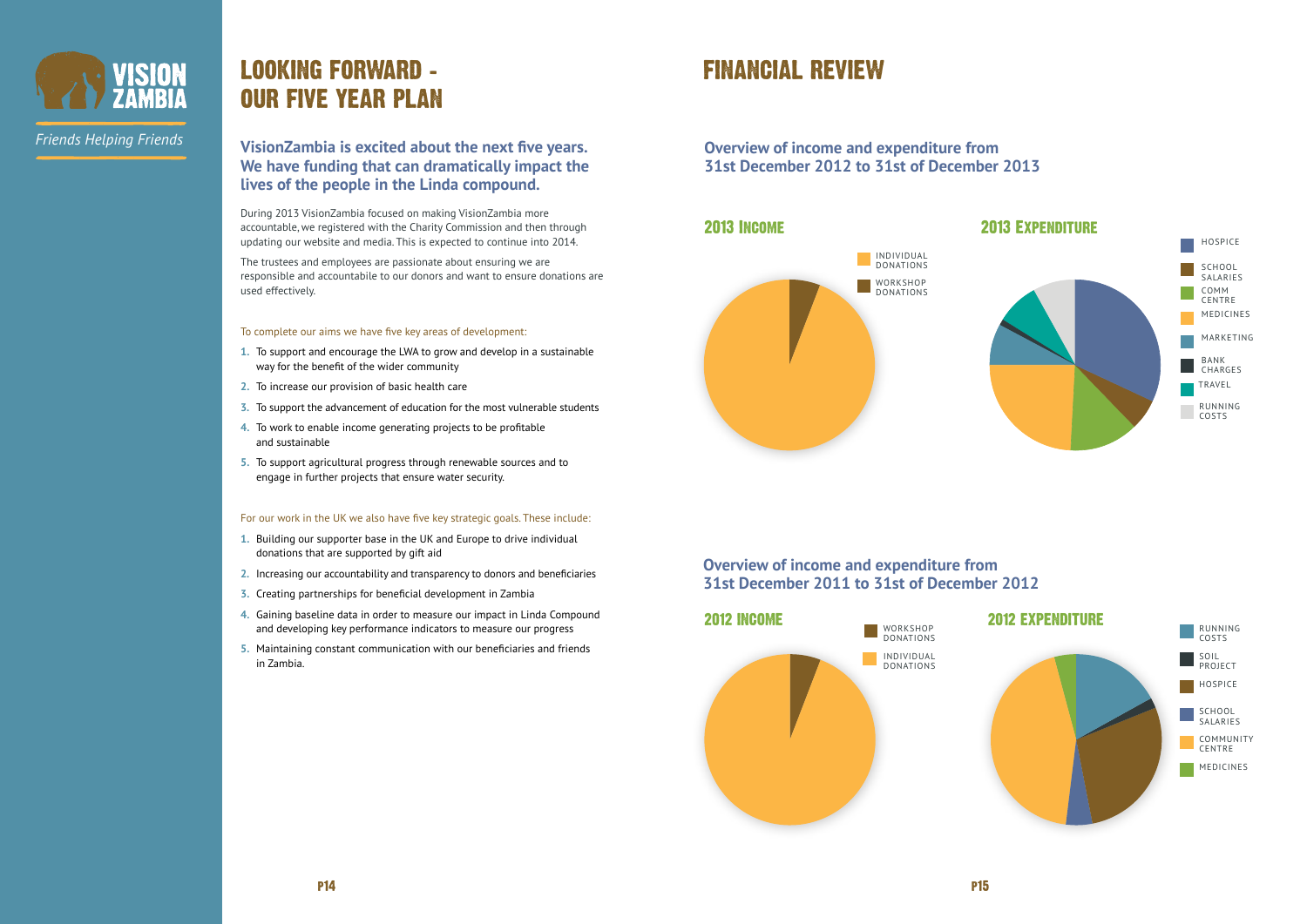### Principle sources of fundraising

VisionZambia's principle sources of income in 2012 were:

- Individual donors
- Workshop donations.

Moving forward into 2014 we would like to diversify our funding sources by applying to trusts and grants, supporting fundraising events and reclaiming tax on individual donations.

| 2012                                              | to the nearest £ |
|---------------------------------------------------|------------------|
| Individual donations<br><b>Workshop donations</b> | 107,121<br>6,513 |
| 2013                                              | to the nearest £ |
| Individual donations                              | 148,819          |

In 2013 our income increased from our income in 2012. Our individual donations increased by 43% in 2013 and our workshop donations have increased by 38%. This is primarily due to an extemely generous donor.

VisionZambia spent £105,030 in 2012 and £102,485 this is an decrease of £2,545.

VisionZambia has committed to three staff visits per year which has slightly increased the actual amount of our running costs. Additionally we have been spending money on internal organisation, communications, legal services and web design work to increase our public profile and access to new revenue streams.

We took the decision to invest some funds so that there would be a return on some of the donations given to VisionZambia, and also to spread the funds instead of having them all in one bank account. This amount is accessible at any time however we understand that the longer the investment the greater the return.

### STATEMENT OF TRUSTEES' responsibilities

Our running costs are approximately 25% of our annual expenditure.

For 2014 VisionZambia would like to be enrolled into the Fundraising Standards Board Scheme 'give with confidence' who will vet the organisation and ensure that we are a charity that people can give to with confidence.

### Investments and investment policy

On 6 July 2011 VisionZambia invested £150,000 through financial adviser Paul Scott of Strategic Financial Solutions. The Policy is with Aegon Scottish Equitable Management. On the 31st of December 2013 the total of the investment was £172,044.67

www.aegon.co.uk Paul Scott info@sfs.uk.com

The Trustees are responsible for preparing the trustees' report and the financial statements in accordance with applicable law and the United Kingdom Accounting Standards. The law applicable to charities in England and Wales requires the trustees to prepare financial statements for each financial year which give a true and fair view of the state of affairs of the charity and of the incoming resources and application of resources of the charity for that period. In preparing these financial statements the trustees are required to:

- Select suitable accounting policies and then apply them consistently
- Observe the methods and principles in the charities SORP
- Make judgements and estimates that are reasonable and prudent
- State whether applicable accounting standards have been followed, subject to any material departures disclosed and explained in the financial statements.
- Prepare the financial statements on the going concern basis unless it is inappropriate to presume that the charity will continue in operation.

The trustees are responsible for keeping proper accounting records that disclose with reasonable accuracy at any time the financial position of the charity and enable them to ensure that the financial statements comply with the Charities Act 1993, the Charity (Accounts Report) Regulations 2008, and the trust deed. They are also responsible for safeguarding the assets of the charity and hence for taking reasonable steps for the prevention and detection of fraud and other irregularities. The trustees are responsible for the maintenance and integrity of the charity and financial information included on the charity's website. Legislation in the United Kingdom governing the preparation and dissemination of financial statements may differ from legislation in other jurisdictions.

For out 2013 annual report we have not employed an independent auditor to report on our financial statements. This is not required by the charity commission.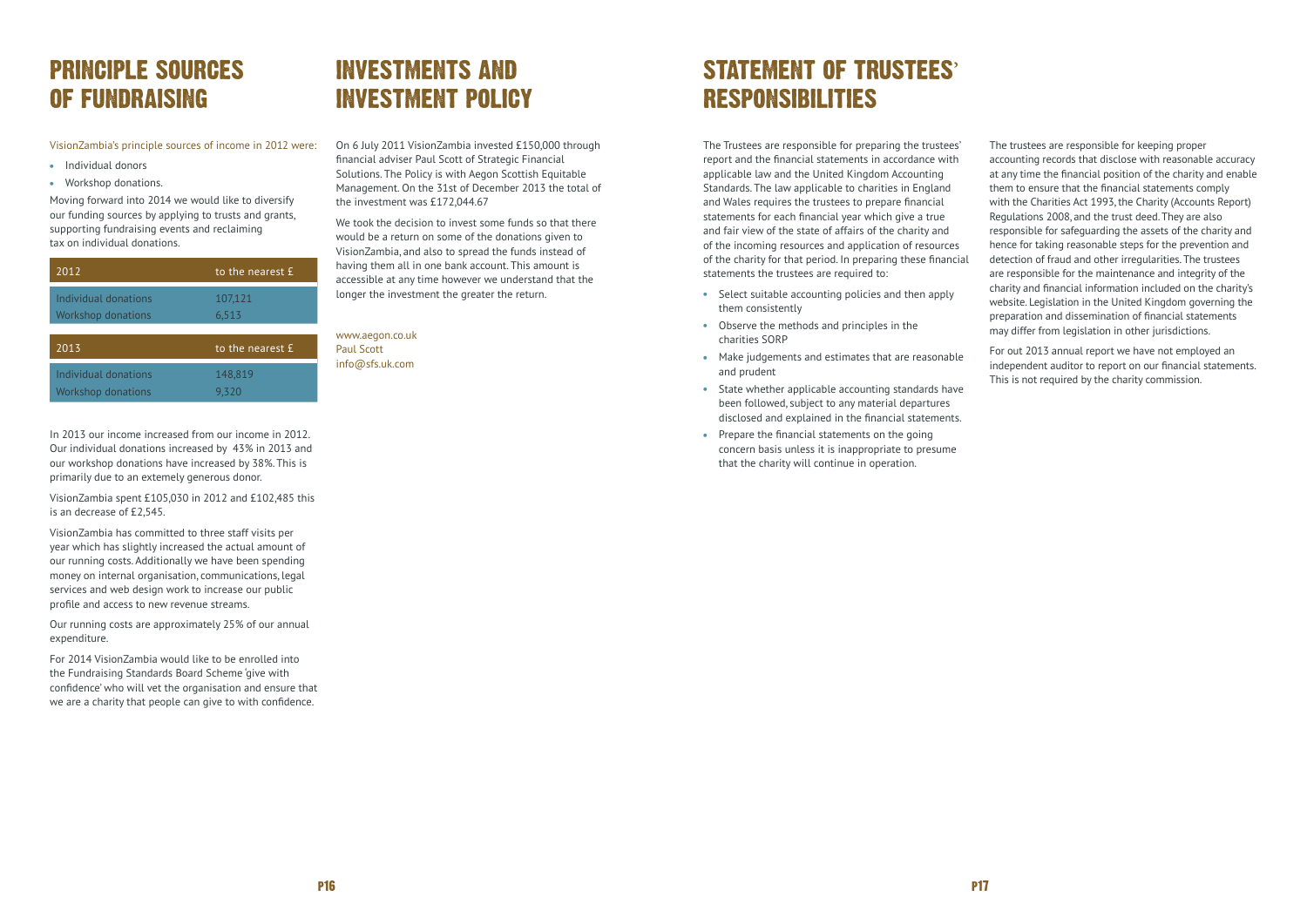### ACCOUNTS

Period start date: 1/1/2013 | Period end date: 12/31/2013

### Receipts and payments

|                                   | UNRESTRICTED<br><b>FUNDS</b> | <b>RESTRICTED</b><br><b>FUNDS</b> | ENDOWMENT<br><b>FUNDS</b> | <b>TOTAL FUNDS</b> | 2011             |
|-----------------------------------|------------------------------|-----------------------------------|---------------------------|--------------------|------------------|
|                                   | to the nearest £             | to the nearest £                  | to the nearest £          | to the nearest £   | to the nearest £ |
| <b>RECEIPTS</b>                   |                              |                                   |                           |                    |                  |
| <b>Workshop Donations</b>         | 9,320                        | <b>.</b>                          | ۰                         |                    | 6,513            |
| <b>Donations</b>                  | 148,819                      | ÷                                 | ٠                         |                    | 107,121          |
|                                   |                              |                                   |                           |                    |                  |
| SUBTOTAL<br>(GROSS INCOME FOR AR) | 158,139                      | $\overline{\phantom{a}}$          | $\overline{\phantom{a}}$  |                    | 113,634          |

| <b>ASSET AND INVESTMENT SALES</b> |         |  |         |
|-----------------------------------|---------|--|---------|
| TOTAL RECEIPTS                    | 158,139 |  | 113,634 |

| <b>PAYMENTS</b>                           |                |                          |                          |         |  |
|-------------------------------------------|----------------|--------------------------|--------------------------|---------|--|
| <b>Travel expenses</b>                    | 8,485          | $\overline{\phantom{a}}$ | ä,                       | 3,560   |  |
| Staff costs                               | 8,342          | ٠                        | à.                       | 4,540   |  |
| <b>India Project</b>                      |                | ٠                        | ä,                       | 1,401   |  |
| Mother of Mercy Hospice                   | 32,500         | ×,                       | ä,                       | 30,000  |  |
| <b>School salaries</b>                    | 6,000          | $\overline{\phantom{a}}$ | ÷                        | 6,000   |  |
| <b>Community Centre</b>                   | 12,964         | ٠                        | ÷                        | 47,600  |  |
| <b>HEPS</b>                               | 24,660         | ÷                        | ÷                        | 4,000   |  |
| Lusaka expenses                           |                | ٠                        | ä,                       | 2,569   |  |
| <b>VW</b> for Life                        |                | ÷,                       | ä,                       | 2,591   |  |
| Equipment                                 |                | ٠                        | i,                       | 518     |  |
| Legal                                     |                | ÷                        | à,                       | 660     |  |
| Website                                   | 8,327          | ÷                        | ä,                       | 700     |  |
| <b>Bank charges</b>                       | 689            | ÷                        | ÷                        | 891     |  |
| Other expenses                            | 518            | ÷,                       | ä,                       |         |  |
| <b>SUB TOTAL</b>                          | 102,485        | $\overline{\phantom{a}}$ | $\bar{ }$                | 105,030 |  |
|                                           |                |                          |                          |         |  |
| Investment                                | ٠              | ٠                        | à,                       |         |  |
| <b>SUB TOTAL</b>                          | $\overline{a}$ | $\sim$                   | $\overline{a}$           |         |  |
|                                           |                |                          |                          |         |  |
| TOTAL PAYMENTS                            | 102,485        | $\sim$                   | ÷,                       | 105,030 |  |
| NET OF RECEIPTS/<br>(PAYMENTS)            | 55,654         | $\overline{\phantom{a}}$ | $\overline{\phantom{m}}$ | 8,604   |  |
| <b>CASH FUNDS</b><br><b>LAST YEAR END</b> | 125,472        |                          | $\overline{\phantom{m}}$ | 116,868 |  |
| <b>CASH FUNDS</b><br>THIS YEAR END        | 181,126        |                          | -                        | 125,472 |  |

#### Statement of assets and liabilities at the end of the period

| <b>DETAILS</b>                                               | UNRESTRICTED<br><b>FUNDS</b> | <b>RESTRICTED</b><br><b>FUNDS</b> | ENDOWMENT<br><b>FUNDS</b> |
|--------------------------------------------------------------|------------------------------|-----------------------------------|---------------------------|
|                                                              | to the nearest £             | to the nearest £                  | to the nearest £          |
| <b>CURRENT ACCOUNT</b>                                       | 181,126                      | $\sim$                            | $\sim$                    |
| <b>TOTAL CASH FUNDS</b>                                      | 181,126                      | $\sim$                            |                           |
| (AGREE BALANCES WITH RECEIPTS OK<br>AND PAYMENTS ACCOUNT(S)) |                              | OK                                | OK                        |